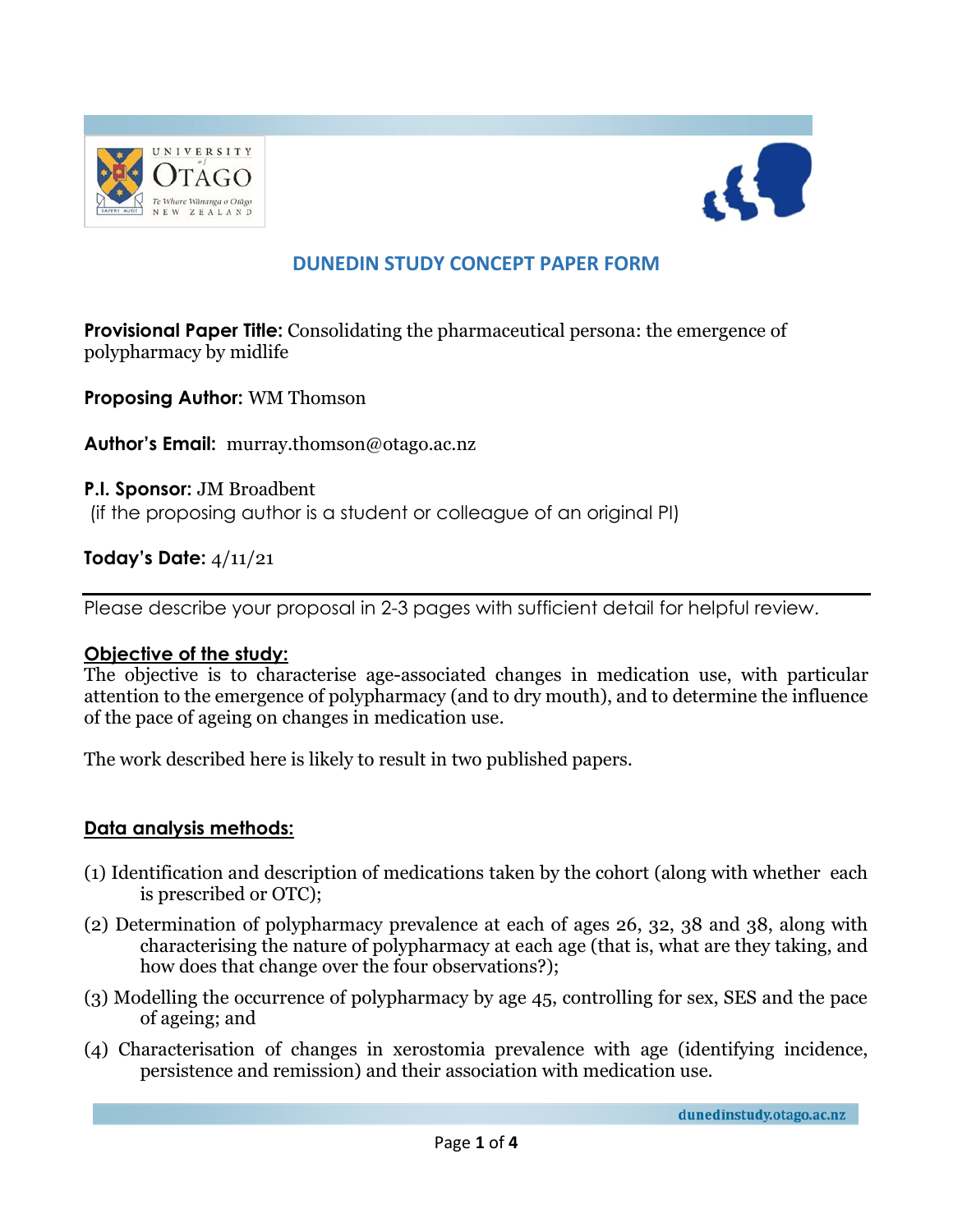## **Variables needed at which ages:**

Medication data from ages 26, 32, 38 and 45 (I already have those).

Xerostomia variable from ages 32, 38 and 45. I have the first two but not the latter.

Pace of ageing variable(s).

## **Significance of the Study (for theory, research methods or clinical practice):**

Polypharmacy is defined as the taking of five or more medications, whether they have been prescribed or purchased over the counter or online (Masnoon et al, 2017). Since ageing is associated with progressively greater multi-morbidity (concurrent long-term health problems), people tend to take more medications as they age (Page et al, 2019), but there is a lack of longitudinal information on just when in the life course that becomes apparent. Of course, polypharmacy is most evident in residential aged care, where, for example, a national survey of facilities in NZ found the prevalence of polypharmacy to be 73% (and found that one in five residents were taking 10 or more medications, and no-one was taking none; Ferguson et al, 2020). Antihypertensives, analgesics and antireflux drugs were the most common types of medication taken.

Polypharmacy has become more common in recent decades, reflecting increased prescribing based on multiple clinical practice guidelines, each focusing on a single condition (Le Couteur et al, 2016). In many cases, of course, the number of medications being taken by an individual is entirely appropriate and safe, but polypharmacy is also a known risk factor for drug-related harms, falls, cognitive decline and frailty (Page et al, 2019; Fried et al, 2014; Gutierrez-Valencia et al, 2018). It also increases the risk of drug interactions (Guthrie et al, 2015), medication error (Page et al, 2019), and the chance of important conditions going untreated (Kuijpers et al, 2007). Moreover, some medications taken by may no longer have any therapeutic or preventive effect. Health systems also suffer from the economic impacts of unnecessary prescribing and having to manage the consequent adverse events (Morgan et al, 2016; O'Connor et al, 2016).

Despite medication-associated dry mouth being by far the most common form of the condition (US Surgeon General, 2021), little is known of its natural history, and the proposed work will provide much-needed information on that.

A lack of data from younger adults has led to a lack of awareness of the emergence of polypharmacy and a consequent failure to think longitudinally and consider the life course. Older people do not suddenly appear "fully formed" at age 65 (or whenever people might be considered to be "old"); they have been on a journey through adulthood and middle age, steadily accumulating a burden of non-communicable diseases (NCDs). The proposed work will provide thought-provoking information on ageing into mid-life. Preliminary analyses have been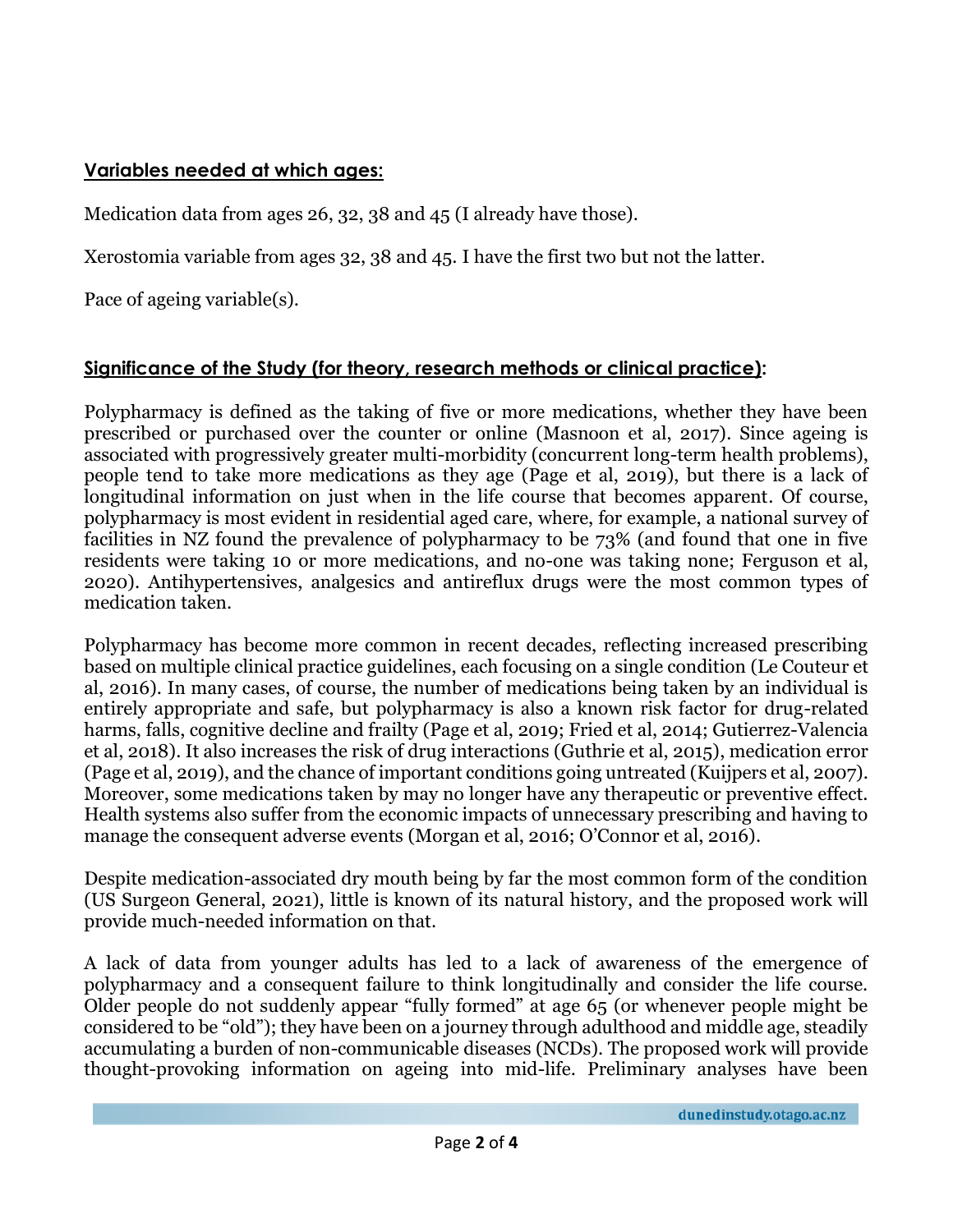informative, with steady increases in prevalence from ages 26 through 45 for some therapeutic categories (such as antihypertensives, antireflux drugs, hypoglycaemics, statins and nutrient supplements) and a predictable fall in use of oral contraceptives. By age 45, 11.3% of Study members meet the definition for polypharmacy.

# **References:**

- Agostini, B.A.; Cericato, G.O.; Silveira, E.R.; Nascimento, G.G.; Costa, F.S.; Thomson, W.M.; Demarco, F.F. How common is dry mouth? Systematic review and meta-regression analysis of prevalence estimates. *Braz. Dent. J. 2018*, *29*, 606–618.
- Benn, A.M.L.; Broadbent, J.M.; Thomson, W.M. Occurrence and impact of xerostomia among dentate adult New Zealanders: Findings from a national survey. *Aust. Dent. J. 2015*, *60*, 362–367.
- Elliott ML, Caspi A, Houts RM, Ambler A, Broadbent JM, Hancox RJ, Harrington HL, Hogan S, Keenan R, Knodt A, Leung JH, Melzer TR, Purdy SC, Ramrakha S, Richmond-Rakerd LS, Righarts A, Sugden K, Thomson WM, Thorne PR, Williams BS, Wilson G, Hariri A, Poulton R, Moffitt TE. Disparities in the pace of biological aging among midlife adults of the same chronological age have implications for future frailty risk and policy. *Nature Aging* 1: 295-308 (2021).
- Ferguson, C.A.; Thomson, W.M.; Smith, M.B.; Kerse, N.M.; Peri, K.; Gribben, B. Medication taking in a national sample of dependent older people. *Res. Soc. Admin. Pharm.* 2020, *16*, 299–307.
- Fried, T.R.; Leary, J.; Towle, V.; Goldstein, M.K.; Trentalange, M.; Martin, D.K. Health Outcomes Associated with Polypharmacy in Community-Dwelling Older Adults: A Systematic Review. *J. Am. Geriatr. Soc.* 2014, *62*, 2261–2272.
- Guthrie, B.; Makubate, B.; Hernandez-Santiago, V.; Dreischulte, T. The rising tide of polypharmacy and drug-drug interac-tions: Population database analysis 1995–2010. BMC Med. 2015, 13, 74, https://doi.org/10.1186/s12916-015-0322-7.
- Gutierrez-Valencia, M.; Izquierdo, M.; Cesari, M.; Casas-Herrero, A.; Inzitari, M.; Martinez-Velilla, N. The relationship be-tween frailty and polypharmacy in odler people: A systematic review. Br. J. Clin. Pharmacol. 2018, 84, 1432–1444, https://doi.org/10.1111/bcp.13590.
- Gutierrez-Valencia, M.; Izquierdo, M.; Cesari, M.; Casas-Herrero, A.; Inzitari, M.; Martinez-Velilla, N. The relationship between frailty and polypharmacy in odler people: A systematic review. *Br. J. Clin. Pharmacol.* 2018, *84*, 1432–1444, https://doi.org/10.1111/bcp.13590.
- Kuijpers, M.A.J.; van Marum, R.J.; Egberts, A.C.G.; Jansen, P.A.F.; OLDY Study Group. Relationship between polypharmacy and underprescribing. *Br. J. Clin. Pharmacol.* 2007, *65*, 130–133.
- Masnoon, N.; Shakib, S.; Kalisch-Ellett, L.; Caughey, G.E. What is polypharmacy? A systematic review of definitions. *BMC Geriatr.* 2017, *17*, 230, https://doi.org/10.1186/s12877-017-